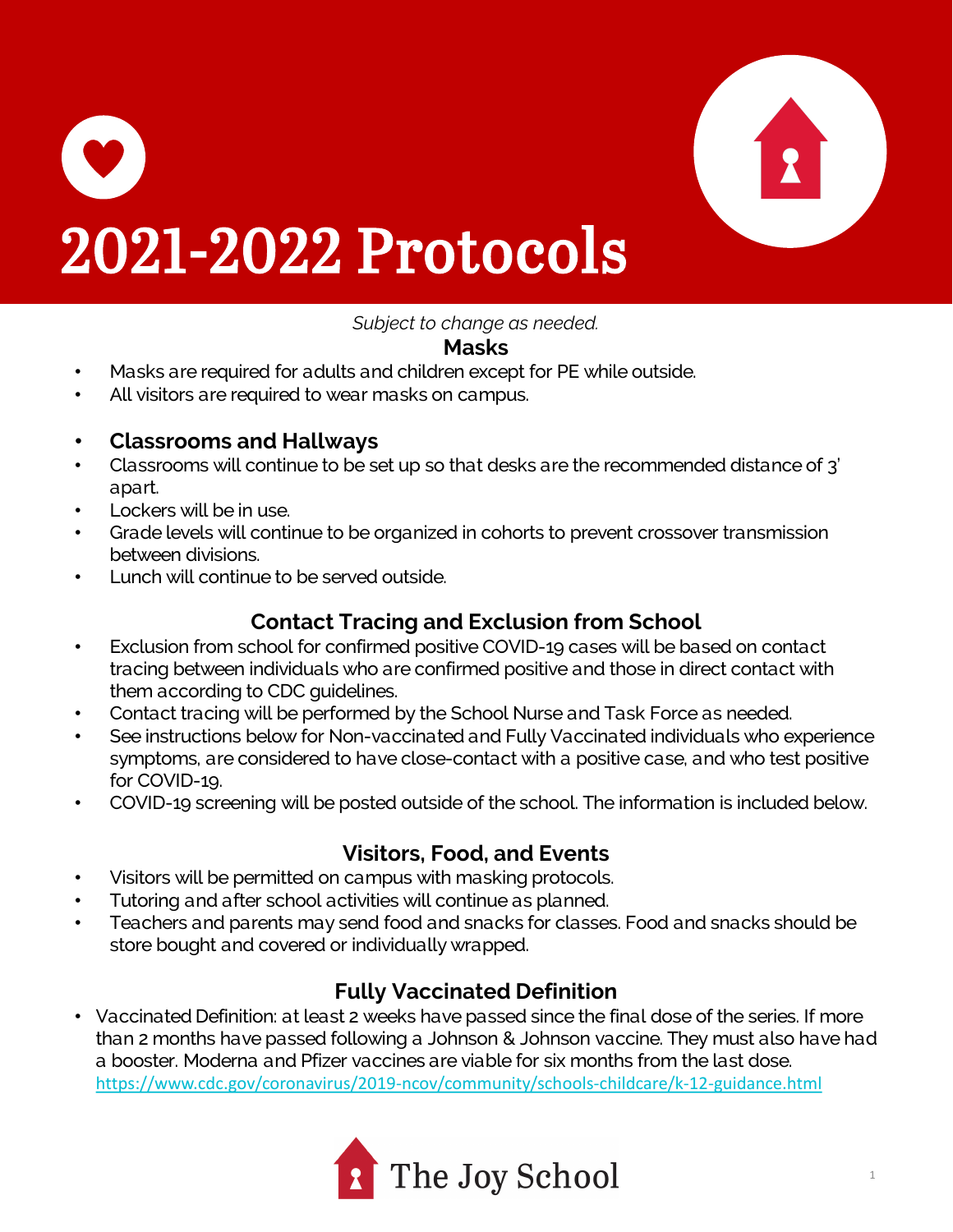

## COVID-19 Screener

**If you can answer "Yes" to any of these questions, please refrain from entering the building. Parents must obtain clearance from Mary Feak, RN before their child is permitted back on campus.**

### **Symptoms**

- $\checkmark$  Temperature 100.4 degrees Fahrenheit or higher when taken by mouth
- $\checkmark$  Sore throat
- $\checkmark$  New cough or a change from baseline cough
- $\checkmark$  Difficulty breathing
- $\checkmark$  Gastrointestinal upset (diarrhea, vomiting, nausea)
- $\checkmark$  Congestion or runny nose
- $\checkmark$  New onset of severe headache
- $\checkmark$  New loss of taste or smell
- $\checkmark$  Chills or acute muscle aches

### **Close Contact/Potential Exposure**

- $\checkmark$  Had close contact with a person confirmed or presumed positive for COVID-19 (according to CDC guidelines)
- $\checkmark$  Recent travel to an area where the health department is reporting large numbers of COVID-19 cases
- ❖ Masks are required for all individuals in the building.

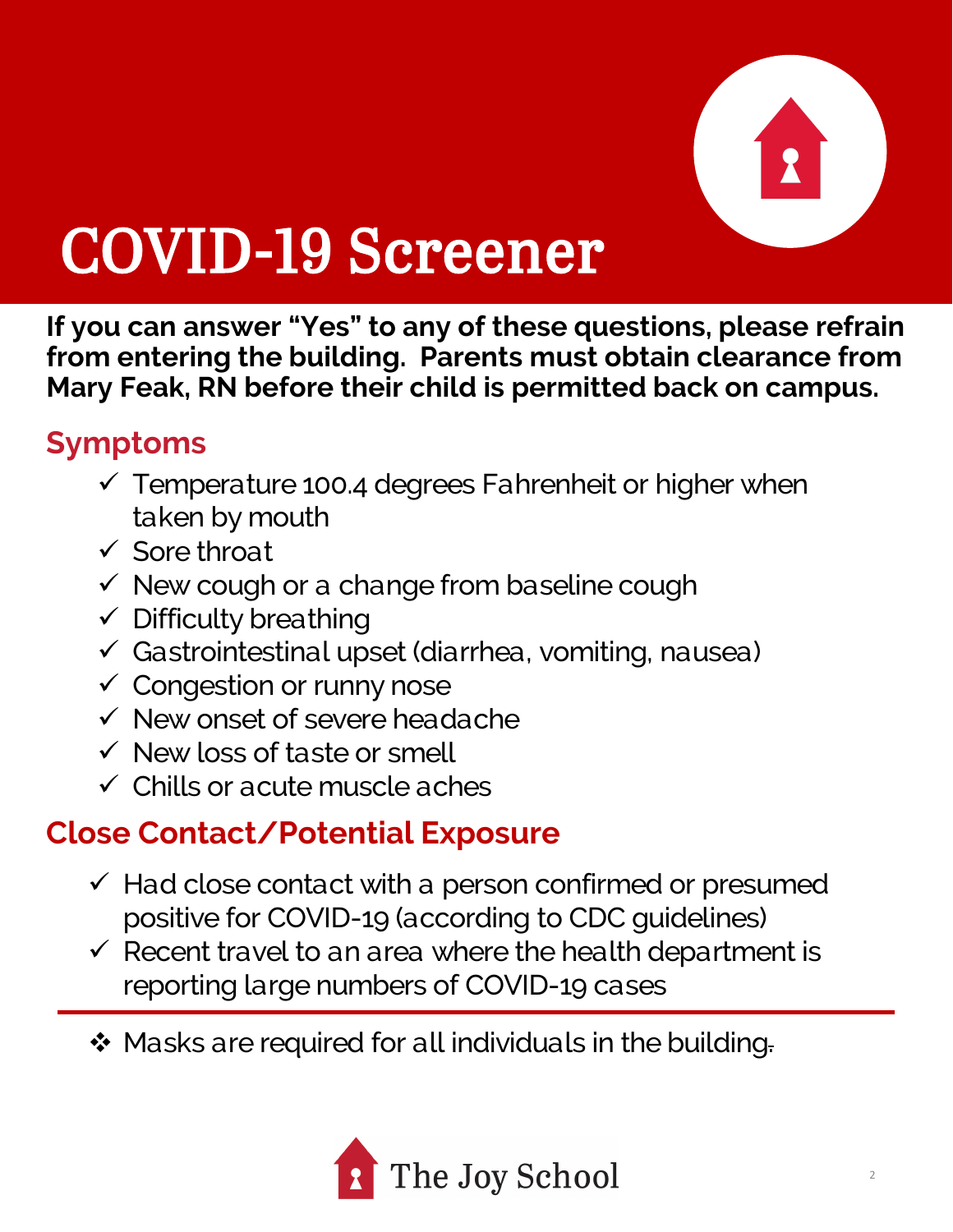

## 2021-2022 Protocols

|                                | Non-Vaccinated                                                                                                                                                                                                                                                                                                                                                                                                                                                                                                                                                                                                                                                                                                                                                                                                                                                                                                                                                                                                                                                                                                                                                                                                                                                                                                                                                                                                                                                                              | Vaccinated                                                                                                                                                                                                                   |
|--------------------------------|---------------------------------------------------------------------------------------------------------------------------------------------------------------------------------------------------------------------------------------------------------------------------------------------------------------------------------------------------------------------------------------------------------------------------------------------------------------------------------------------------------------------------------------------------------------------------------------------------------------------------------------------------------------------------------------------------------------------------------------------------------------------------------------------------------------------------------------------------------------------------------------------------------------------------------------------------------------------------------------------------------------------------------------------------------------------------------------------------------------------------------------------------------------------------------------------------------------------------------------------------------------------------------------------------------------------------------------------------------------------------------------------------------------------------------------------------------------------------------------------|------------------------------------------------------------------------------------------------------------------------------------------------------------------------------------------------------------------------------|
|                                | (see vaccination definitions below)                                                                                                                                                                                                                                                                                                                                                                                                                                                                                                                                                                                                                                                                                                                                                                                                                                                                                                                                                                                                                                                                                                                                                                                                                                                                                                                                                                                                                                                         | (or positive test within 90 days)                                                                                                                                                                                            |
| Exposure                       | Non-vaccinated individuals must quarantine for a minimum of 7<br>days following exposure.                                                                                                                                                                                                                                                                                                                                                                                                                                                                                                                                                                                                                                                                                                                                                                                                                                                                                                                                                                                                                                                                                                                                                                                                                                                                                                                                                                                                   | Vaccinated Definition: at least 2 weeks have passed since the final dose of<br>the series. If more than 2 months have passed following a Johnson &<br>Johnson vaccine, they must also have had a booster. Moderna and Pfizer |
|                                | - Option 1- Quarantine for a full 10 days. Return on day 11 with<br>no test required.<br>- Option 2- Individual may elect to get a PCR/NAAT test no                                                                                                                                                                                                                                                                                                                                                                                                                                                                                                                                                                                                                                                                                                                                                                                                                                                                                                                                                                                                                                                                                                                                                                                                                                                                                                                                         | vaccines are viable for six months from the last dose.<br>https://www.cdc.gov/coronavirus/2019-ncov/community/schools-childcare/k-12-<br>guidance.html                                                                       |
|                                | earlier than day 5. If this test results negative, and they<br>remain asymptomatic, the individual may return on day 7.                                                                                                                                                                                                                                                                                                                                                                                                                                                                                                                                                                                                                                                                                                                                                                                                                                                                                                                                                                                                                                                                                                                                                                                                                                                                                                                                                                     | Vaccinated people are not required to quarantine unless symptoms develop.<br>- Must isolate should symptoms develop (see next section)                                                                                       |
|                                | Should symptoms develop, see next section.                                                                                                                                                                                                                                                                                                                                                                                                                                                                                                                                                                                                                                                                                                                                                                                                                                                                                                                                                                                                                                                                                                                                                                                                                                                                                                                                                                                                                                                  | - PCR testing on day 5-7 recommended but not required<br>- Must adhere to strict masking and eat separately through day 10                                                                                                   |
| Symptoms                       | May not be at school with symptoms until the individual has been cleared by Nurse Mary. Clearance process is as follows.<br>Individuals with symptoms of COVID-19 (fever >100.3, new or worsening cough, sore throat, vomiting, diarrhea, runny nose, congestion, chills,<br>body aches) must meet the following criteria prior to returning to school<br>1) All symptoms must resolve or be improving<br>2) Must be fever-free for at least 24 hours without the use of fever-reducing medications<br>3) No episodes of vomiting or diarrhea for at least 24 hours<br>4) Must meet one of the following options:<br>FOR SYMPTOMS LASTING LESS THAN 48 HOURS<br>- Option 1- Isolate at home for 5 days. Return on day 6 without a test requirement<br>- Option 2- Individuals may elect to obtain a rapid/antigen test to return earlier. This must be an official lab reported result- not a home<br>test or doctor's note.<br>FOR SYMPTOMS LASTING MORE THAN 48 HOURS:<br>- Option 1- Individuals may follow the positive protocol-obtain a rapid/antigen test on day 5 and return on day 6 when it results negative.<br>This must be an official lab reported result- not a home test or doctor's note<br>- Option 2- Individuals may elect to obtain a molecular PCR/NAAT test and return when it results negative.<br>FOR SYMPTOMS FOLLOWING VACCINATION<br>- No test is required unless symptom(s) persist beyond 48 hours<br>- 24-hour rule still applies for post-vaccination fever |                                                                                                                                                                                                                              |
| <b>Positive Test</b><br>Result | May not be at school following a positive test result until the individual has been cleared by Nurse Mary. Clearance process is as<br>follows.<br>Individuals with a positive SARS-CoV-2 test result must meet the following criteria prior to returning to school<br>(regardless of vaccination status)<br>1) All symptoms must have resolved or be improving<br>2) Must be fever-free for at least 24 hours without the use of fever-reducing medications<br>3) No episodes of vomiting or diarrhea for at least 24 hours<br>4) Must meet one of the following options:<br>FOR ASYMPTOMATIC INDIVIDUALS:<br>- Isolate for 5 full days. Return on the 6 <sup>th</sup> day with no additional test requirement. Must adhere to strict masking and eat separately<br>through day 10<br>FOR SYMPTOMATIC INDIVIDUALS<br>- Must isolate for a minimum of 5 full days from the onset of symptoms.<br>- Option 1- may return on day 11 without an additional test<br>Option 2- may return on day 6 with a negative rapid∕antigen test collected no sooner than day 5. This must be an official lab reported<br>result- not a home test or doctor's note.<br>- Must adhere to strict masking and eat separately through day 10. If the rapid/antigen test is positive, isolate for 5 additional days.                                                                                                                                                                                              |                                                                                                                                                                                                                              |



 $\bullet$